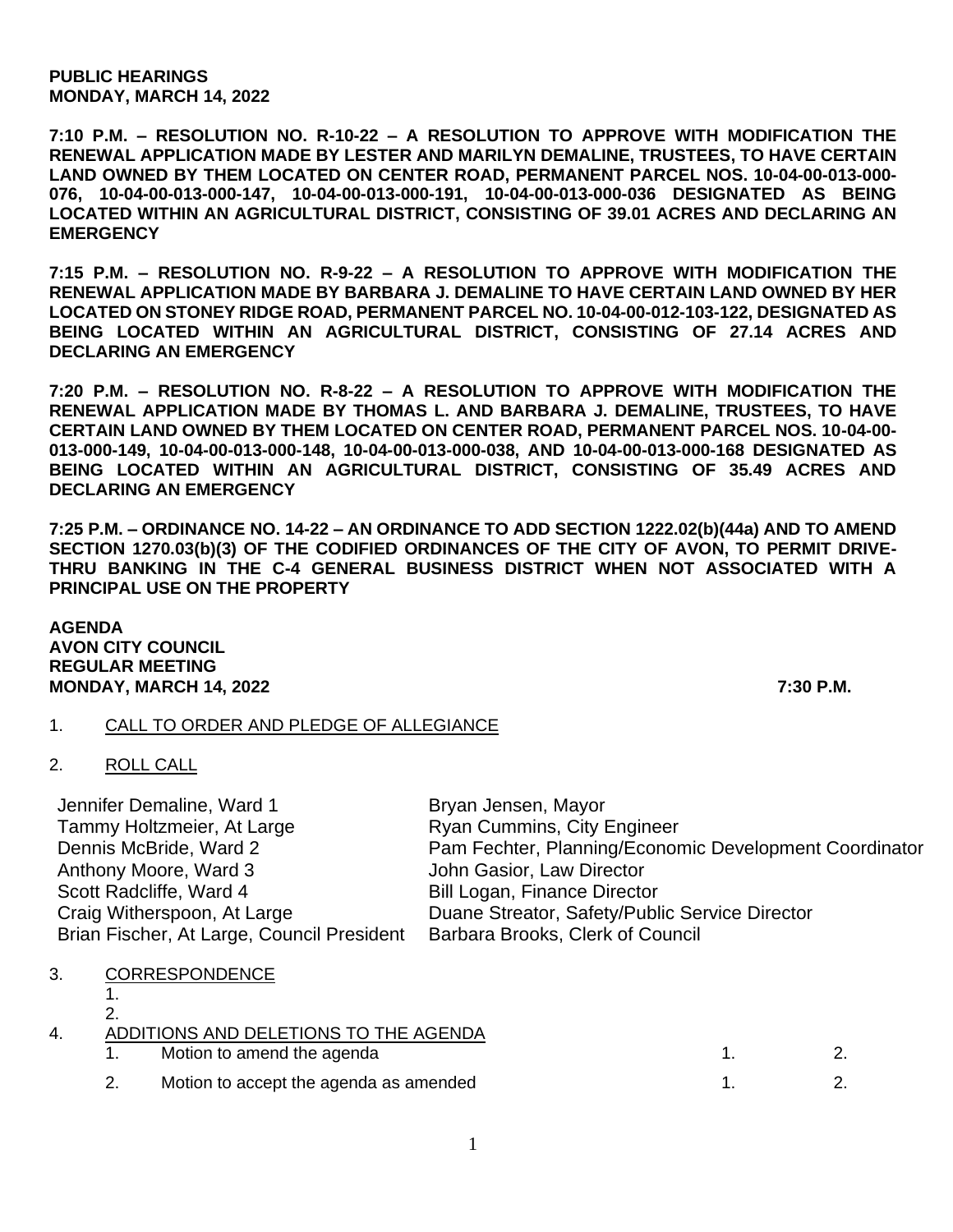- 5. [MINUTES](https://www.cityofavon.com/AgendaCenter/ViewFile/Minutes/_02212022-1067) OF THE WORK SESSION OF COUNCIL HELD MONDAY, FEBRUARY 21, 2022 Motion to dispense with the reading of the minutes of the Work Session of Council held Monday, February 21, 2022, and to approve said minutes as published. 1. 2.
- 6. [MINUTES](https://www.cityofavon.com/AgendaCenter/ViewFile/Minutes/_02282022-1069) OF THE REGULAR MEETING OF COUNCIL HELD MONDAY, FEBRUARY 28, 2022 Motion to dispense with the reading of the minutes of the Regular Meeting of Council held Monday, February 28, 2022, and to approve said minutes as published. 1. 1. 2.
- 7. [ORDINANCE NO. 14-22](https://www.cityofavon.com/DocumentCenter/View/7612/Ordinance-No-14-22-Drive-thru-Teller-Legislation) TO ADD SECTION 1222.02(b)(44a) AND TO AMEND SECTION 1270.03(b)(3) OF THE CODIFIED ORDINANCES OF THE CITY OF AVON, TO PERMIT DRIVE-THRU BANKING IN THE C-4 GENERAL BUSINESS DISTRICT WHEN NOT ASSOCIATED WITH A PRINCIPAL USE ON THE PROPERTY The Clerk will read Ordinance No. 14-22 by title only.

The Chairman declares this to be the third of three readings of Ordinance No. 14-22. Motion to adopt Ordinance No. 14-22. 1. 2.

## 8. [ORDINANCE NO. 28-22](https://www.cityofavon.com/DocumentCenter/View/7650/Ordinance-No-28-22---NOPEC-COMMUNITY-GRANT) –AUTHORIZING THE MAYOR TO TAKE ALL ACTIONS NECESSARY TO ACCEPT THE NORTHEAST OHIO PUBLIC ENERGY COUNCIL (NOPEC) ENERGIZED COMMUNITY GRANT(S) The Clerk will read Ordinance No. 28-22 by title only.

Motion to suspend the rules and act on Ordinance No. 28-22. 1. 2. 2. Motion to adopt Ordinance No. 28-22. 1. 2.

9. THE CHAIRMAN ANNOUNCES A PUBLIC HEARING ON MONDAY, MARCH 21, 2022 AT 7:25 P.M.- FOR THE EXTENSION OF THE TIF AGREEMENT NO. 6/7 BY [ORDINANCE NO. 29-22](https://www.cityofavon.com/DocumentCenter/View/7681/Ordinance-No-29-22-TIF-6-7-extended-3-11-22) – TO AMEND ORDINANCE NO. 38-10 TO EXTEND THE EXEMPTION FROM TAXATION OF IMPROVEMENTS PROVIDED FOR BY OHIO REVISED CODE SECTION 5709.40 FOR CERTAIN PARCELS COMPRISING THE CITY'S TAX INCREMENT FINANCING AGREEMENT NO. 6/7, PURSUANT TO OHIO REVISED CODE SECTION 5709.51

10. [ORDINANCE NO. 30-22](https://www.cityofavon.com/DocumentCenter/View/7651/Ordinance-No-30-22---Award-Bid---Mowing-Contract-No-1) – TO AWARD THE BID FOR THE AVON PARKS MOWING CONTRACT NO. 1 (THE AVON BOARD OF EDUCATION SOCCER FIELD COMPLEX, AQUATIC FACILITY GROUNDS, FIRE STATION SITE, POLICE STATION SITE, AND THE AVON POST OFFICE SITE) The Clerk will read Ordinance No. 30-22 by title only. Motion to suspend the rules and act on Ordinance No. 30-22. 1. 2.

Motion to adopt Ordinance No. 30-22.

11. [ORDINANCE NO. 31-22](https://www.cityofavon.com/DocumentCenter/View/7652/Ordinance-No-31-22---Award-Bid---Mowing-Contract-No-2) – TO AWARD THE BID FOR THE 2022 AVON PARKS MOWING CONTRACT NO. 2 (THE AVON ISLE, THE COMMUNITY CENTER, AVON CEMETERY, STATE ROUTE (SR) 83 RIGHT-OF-WAY IN NORTHWEST QUADRANT OF THE SR 83 & SR 254 INTERSECTION, STONEY RIDGE ROAD GAZEBO SITE, OLD VILLAGE HALL, AND THE SENIOR CENTER & LITTLE LEAGUE PARK COMPLEX) The Clerk will read Ordinance No. 31-22 by title only. Motion to suspend the rules and act on Ordinance No. 31-22. 1. 2.

Motion to adopt Ordinance No. 31-22.

## 12. [ORDINANCE NO. 32-22](https://www.cityofavon.com/DocumentCenter/View/7653/Ordinance-No-32-22---Award-Bid---Mowing-Contract-No-3) – TO AWARD THE BID FOR THE 2022 AVON PARKS MOWING CONTRACT NO. 3 (SCHWARTZ ROAD PARK) The Clerk will read Ordinance No. 32-22 by title only. Motion to suspend the rules and act on Ordinance No. 32-22. 1. 2.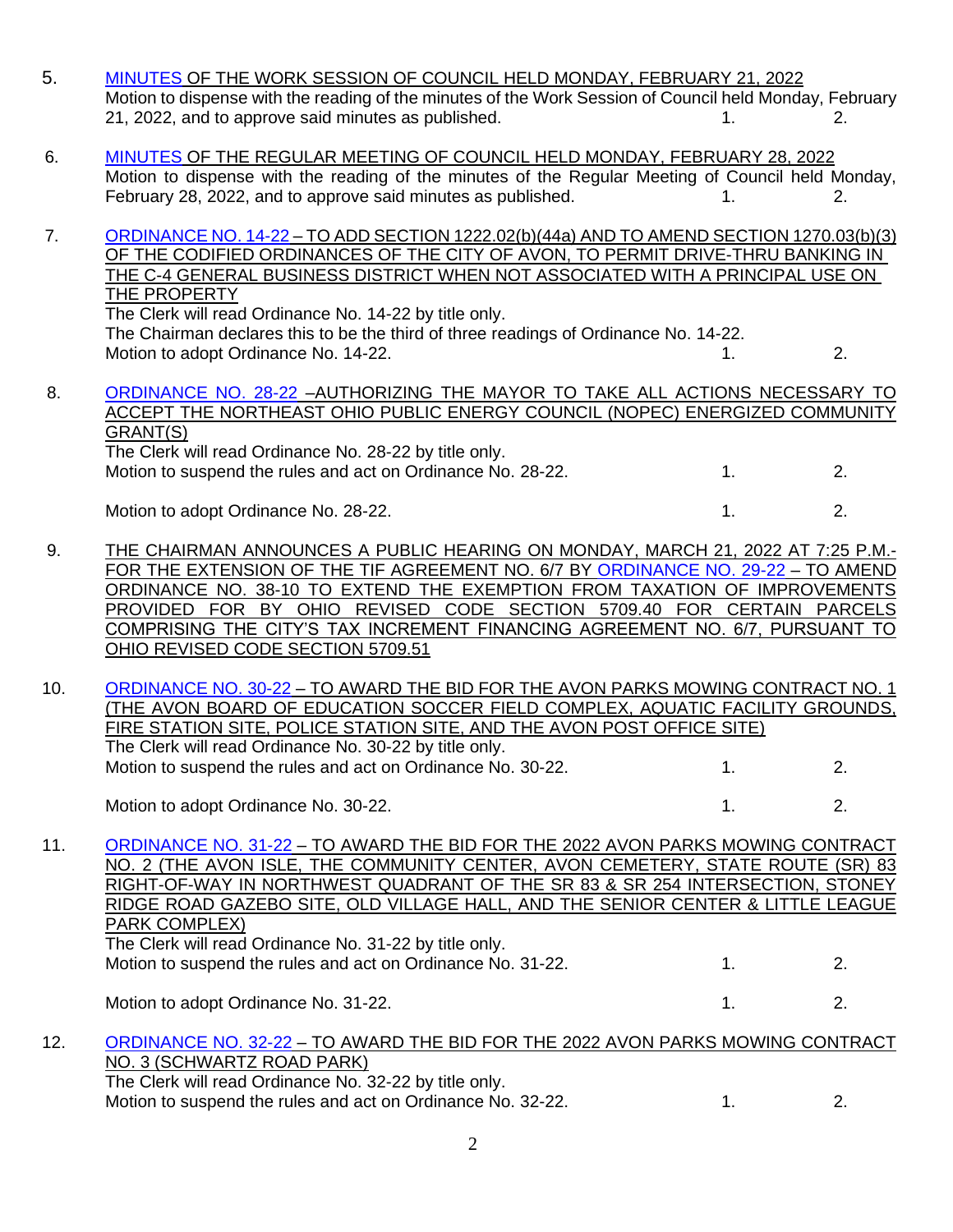Motion to adopt Ordinance No. 32-22. 1. 2.

| 13. | ORDINANCE NO. 33-22 - TO AWARD THE BID FOR THE 2022 AVON PARKS MOWING CONTRACT                                                                                        |    |    |
|-----|-----------------------------------------------------------------------------------------------------------------------------------------------------------------------|----|----|
|     | NO. 4 (VETERAN'S MEMORIAL PARK AND ITS ENTRANCEWAY UP TO DETROIT ROAD)<br>The Clerk will read Ordinance No. 33-22 by title only.                                      |    |    |
|     | Motion to suspend the rules and act on Ordinance No. 33-22.                                                                                                           | 1. | 2. |
|     |                                                                                                                                                                       |    |    |
|     | Motion to adopt Ordinance No. 33-22.                                                                                                                                  | 1. | 2. |
| 14. | ORDINANCE NO. 34-22 - TO AWARD THE BID FOR THE 2022 AVON PARKS MOWING CONTRACT                                                                                        |    |    |
|     | NO. 5 (THE AVON CITY HALL COMPLEX INCLUDING THE AREA ADJACENT TO THE MIDDLE ROAD                                                                                      |    |    |
|     | RIGHT-OF-WAY, THE NORTHGATE COMMUNITY CENTER SITE, NORTHGATE PARK, THE OLD                                                                                            |    |    |
|     | COLORADO RIGHT-OF-WAY AT EATON DRIVE, AND THE CRUSHER STADIUM COMPLEX                                                                                                 |    |    |
|     | INCLUDING THE RECREATION LANE ENTRANCE UP TO STATE ROUTE 611 (COLORADO AVE.)                                                                                          |    |    |
|     | The Clerk will read Ordinance No. 34-22 by title only.                                                                                                                |    |    |
|     | Motion to suspend the rules and act on Ordinance No. 34-22.                                                                                                           | 1. | 2. |
|     | Motion to adopt Ordinance No. 34-22.                                                                                                                                  | 1. | 2. |
|     |                                                                                                                                                                       |    |    |
| 15. | ORDINANCE NO. 35-22 - AUTHORIZING THE MAYOR TO EXTEND THE CONCESSIONS                                                                                                 |    |    |
|     | AGREEMENT BETWEEN THE BIG SHOW LTD AND THE CITY OF AVON ENTERED INTO ON MAY 8,                                                                                        |    |    |
|     | 2017 PURSUANT TO ORDINANCE NO. 36-17                                                                                                                                  |    |    |
|     | The Clerk will read Ordinance No. 35-22 by title only.                                                                                                                | 1. | 2. |
|     | Motion to suspend the rules and act on Ordinance No. 35-22.                                                                                                           |    |    |
|     | Motion to adopt Ordinance No. 35-22.                                                                                                                                  | 1. | 2. |
|     |                                                                                                                                                                       |    |    |
| 16. | RESOLUTION NO. R-8-22 - TO APPROVE WITH MODIFICATION THE RENEWAL APPLICATION                                                                                          |    |    |
|     | MADE BY THOMAS L. AND BARBARA J. DEMALINE, TRUSTEES, TO HAVE CERTAIN LAND OWNED<br>BY THEM LOCATED ON CENTER ROAD, PERMANENT PARCEL NOS. 10-04-00-013-000-149, 10-04- |    |    |
|     | 00-013-000-148, 10-04-00-013-000-038, AND 10-04-00-013-000-168 DESIGNATED AS BEING                                                                                    |    |    |
|     | LOCATED WITHIN AN AGRICULTURAL DISTRICT, CONSISTING OF 35.49 ACRES                                                                                                    |    |    |
|     | The Clerk will read Resolution No. R-8-22 by title only.                                                                                                              |    |    |
|     | Motion to suspend the rules and act on Resolution No. R-8-22.                                                                                                         | 1. | 2. |
|     |                                                                                                                                                                       |    |    |
|     | Motion to adopt Resolution No. R-8-22.                                                                                                                                | 1. | 2. |
| 17. | RESOLUTION NO. R-9-22 - TO APPROVE WITH MODIFICATION THE RENEWAL APPLICATION                                                                                          |    |    |
|     | MADE BY BARBARA J. DEMALINE TO HAVE CERTAIN LAND OWNED BY HER LOCATED ON                                                                                              |    |    |
|     | STONEY RIDGE ROAD, PERMANENT PARCEL NO. 10-04-00-012-103-122 DESIGNATED AS BEING                                                                                      |    |    |
|     | LOCATED WITHIN AN AGRICULTURAL DISTRICT, CONSISTING OF 27.14 ACRES                                                                                                    |    |    |
|     | The Clerk will read Resolution No. R-9-22 by title only.                                                                                                              |    |    |
|     | Motion to suspend the rules and act on Resolution No. R-9-22.                                                                                                         | 1. | 2. |
|     |                                                                                                                                                                       |    |    |
|     | Motion to adopt Resolution No. R-9-22.                                                                                                                                | 1. | 2. |
| 18. | RESOLUTION NO. R-10-22 - TO APPROVE, WITH MODIFICATION THE RENEWAL APPLICATION                                                                                        |    |    |
|     | MADE BY LESTER AND MARILYN DEMALINE, TRUSTEES, TO HAVE CERTAIN LAND OWNED BY                                                                                          |    |    |
|     | THEM LOCATED ON CENTER ROAD, PERMANENT PARCEL NOS. 10-04-00-013-000-076, 10-04-00-                                                                                    |    |    |
|     | 013-000-147, 10-04-00-013-000-191, AND 10-04-00-013-000-036 DESIGNATED AS BEING LOCATED                                                                               |    |    |
|     |                                                                                                                                                                       |    |    |

WITHIN AN AGRICULTURAL DISTRICT, CONSISTING OF 39.01 ACRES The Clerk will read Resolution No. R-10-22 by title only.

Motion to suspend the rules and act on Resolution No. R-10-22. 1. 2.

3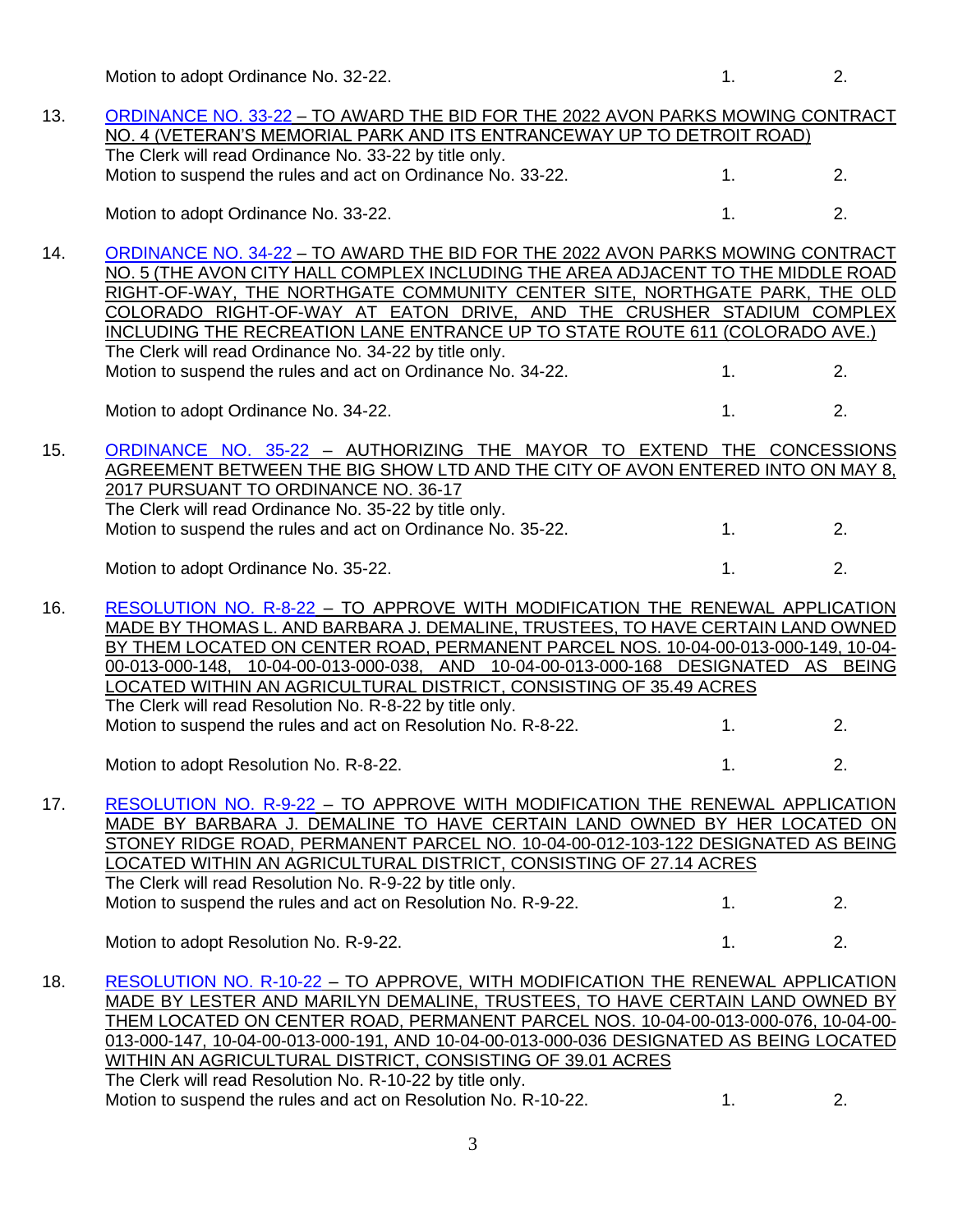|     | Motion to adopt Resolution No. R-10-22.                                                                                                                                                                                                                      | 1. | 2. |
|-----|--------------------------------------------------------------------------------------------------------------------------------------------------------------------------------------------------------------------------------------------------------------|----|----|
| 19. | RESOLUTION NO. R-11-22 - TO ADVERTISE FOR BIDS FOR THE JAYCOX ROAD SOUTH<br>PAVEMENT RESURFACING PROJECT                                                                                                                                                     |    |    |
|     | The Clerk will read Resolution No. R-11-22 by title only.<br>Motion to suspend the rules and act on Resolution No. R-11-22.                                                                                                                                  | 1. | 2. |
|     | Motion to adopt Resolution No. R-11-22.                                                                                                                                                                                                                      | 1. | 2. |
| 20. | RESOLUTION NO. R-12-22 - TO ADVERTISE FOR BIDS FOR THE SHAKESPEARE LANE PAVEMENT<br><b>RESURFACING PROJECT</b>                                                                                                                                               |    |    |
|     | The Clerk will read Resolution No. R-12-22 by title only.<br>Motion to suspend the rules and act on Resolution No. R-12-22.                                                                                                                                  | 1. | 2. |
|     | Motion to adopt Resolution No. R-12-22.                                                                                                                                                                                                                      | 1. | 2. |
| 21. | RESOLUTION NO. R-13-22 - TO ADVERTISE FOR BIDS FOR THE NORTH EATON DRIVE AND<br>SHAKESPEARE LANE SEWER REHABILITATION PROJECT<br>The Clerk will read Resolution No. R-13-22 by title only.<br>Motion to suspend the rules and act on Resolution No. R-13-22. | 1. | 2. |
|     | Motion to adopt Resolution No. R-13-22.                                                                                                                                                                                                                      | 1. | 2. |
| 22. | <b>REPORTS AND COMMENTS</b>                                                                                                                                                                                                                                  |    |    |
|     | <b>MAYOR JENSEN</b>                                                                                                                                                                                                                                          |    |    |
|     | <b>COUNCIL MEMBERS:</b>                                                                                                                                                                                                                                      |    |    |
|     | MRS. DEMALINE, WARD 1                                                                                                                                                                                                                                        |    |    |
|     | MRS. HOLTZMEIER, AT LARGE                                                                                                                                                                                                                                    |    |    |
|     | MR. MCBRIDE, WARD 2                                                                                                                                                                                                                                          |    |    |
|     | MR. MOORE, WARD 3                                                                                                                                                                                                                                            |    |    |
|     | MR. RADCLIFFE, WARD 4                                                                                                                                                                                                                                        |    |    |
|     | MR. WITHERSPOON, AT LARGE                                                                                                                                                                                                                                    |    |    |
|     | MR. FISCHER, AT LARGE                                                                                                                                                                                                                                        |    |    |
|     | DIRECTORS/ADMINISTRATION:                                                                                                                                                                                                                                    |    |    |
|     | MR. CUMMINS, CITY ENGINEER                                                                                                                                                                                                                                   |    |    |
|     | MS. FECHTER, ECONOMIC DEVELOPMENT/PLANNING COORDINATOR                                                                                                                                                                                                       |    |    |
|     | MR. GASIOR, LAW DIRECTOR                                                                                                                                                                                                                                     |    |    |
|     | MR. LOGAN, FINANCE DIRECTOR                                                                                                                                                                                                                                  |    |    |
|     | MR. STREATOR, SAFETY/PUBLIC SERVICE DIRECTOR<br>4                                                                                                                                                                                                            |    |    |